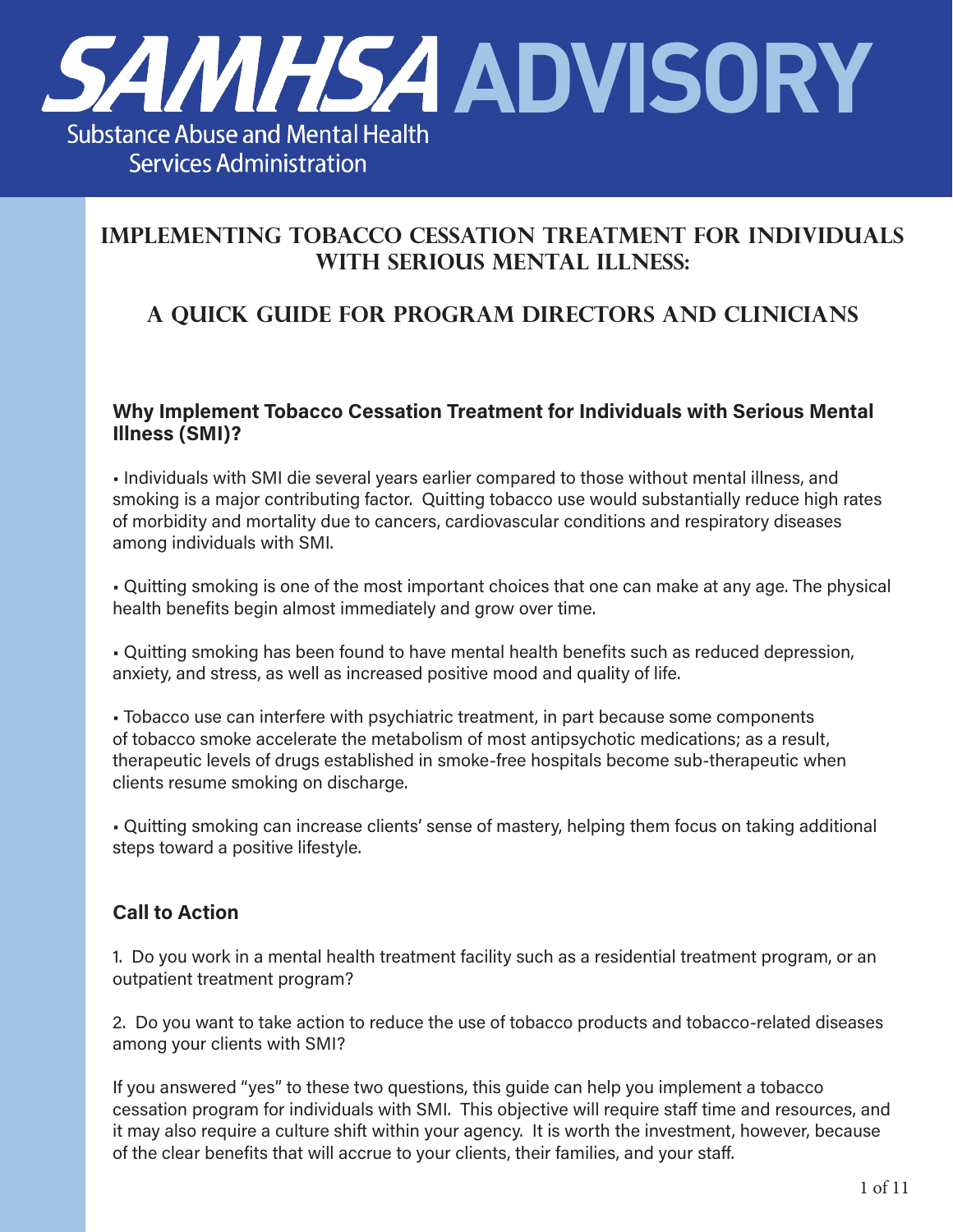#### **Overview of the Problem**

• Cigarette smoking is widespread among individuals with SMI. The prevalence of smoking among individuals with SMI is nearly twice that of the general U.S. population -- 35.5 percent vs. 18.6 percent (SAMHSA, 2018). Individuals with SMI smoke more cigarettes, smoke more intensely, have greater nicotine dependence, and experience greater withdrawal symptoms when attempting to quit (McClave et al, 2010).

• Smoking shortens life expectancy among persons with SMI. Individuals with SMI die several years earlier, on average, compared to individuals without mental illness, and smoking is a major contributing factor. Fifty percent of deaths among individuals with SMI are due to cardiovascular conditions, cancers, and respiratory diseases, conditions that can be caused and/or worsened by smoking (Olfson et al, 2015; Callaghan et al, 2014; Kelly et al, 2011).

• Less than half of all mental health treatment facilities offer tobacco cessation services. In 2017, only 39 percent of mental health treatment facilities in the United States provided cessation counseling. Only about 25 percent of these facilities offered nicotine replacement therapy and/or other tobacco cessation medications. Furthermore, only one-half of mental health treatment facilities had smoke-free policies both inside and outside their facilities (SAMHSA, 2017). Providing clients who smoke with cessation counseling and medication significantly increases their odds of quitting, especially when they are provided together (Das and Prochaska, 2017; Tidey and Miller, 2015).

• **Individuals with SMI who smoke want to quit, and can be successful in quitting.** Research confirms that individuals with SMI who smoke are as likely as the general population to want to quit smoking, and are able to quit when a tailored tobacco cessation intervention is integrated into their mental health treatment. Individuals with SMI who smoke are as ready to quit as those without SMI, and can do so without jeopardizing their mental health recovery (Prochaska, 2011; Gilbody et al, 2019).

### **Adverse Impact of Tobacco Use on Mental Health**

• Heavy smoking is a significant risk factor for major depression. Depression is twice as common in smokers compared to nonsmokers, and four times as common in heavy smokers (Klungsoyr et al, 2006). In fact, heavy smoking has been reported to predict the onset of major depression (Khaled et al, 2012).

• Daily tobacco use is associated with an increased risk of psychosis and an earlier age at **onset of psychotic illness.** The overall prevalence of smoking in individuals having their first episode of psychosis was three times higher compared to non-smokers (Gurillo et al, 2015). Individuals with firstepisode psychosis have a high prevalence of tobacco use compared to non-smokers, having smoked for approximately 5 years on average prior to the onset of psychosis, with daily smoking predicting more psychotic episodes (Myles et al, 2012; Bhavsar et al, 2018).

• Tobacco use is significantly associated with increased suicidal behavior. Studies have found current smoking to be significantly associated with suicide ideations, suicide attempts, and completed suicides (Evins et al, 2017; Han et al, 2017). In fact, longer lifetime smoking (>40 years vs. <10 years) was associated with a two-fold higher odds of suicide (Balbuena and Templer, 2015).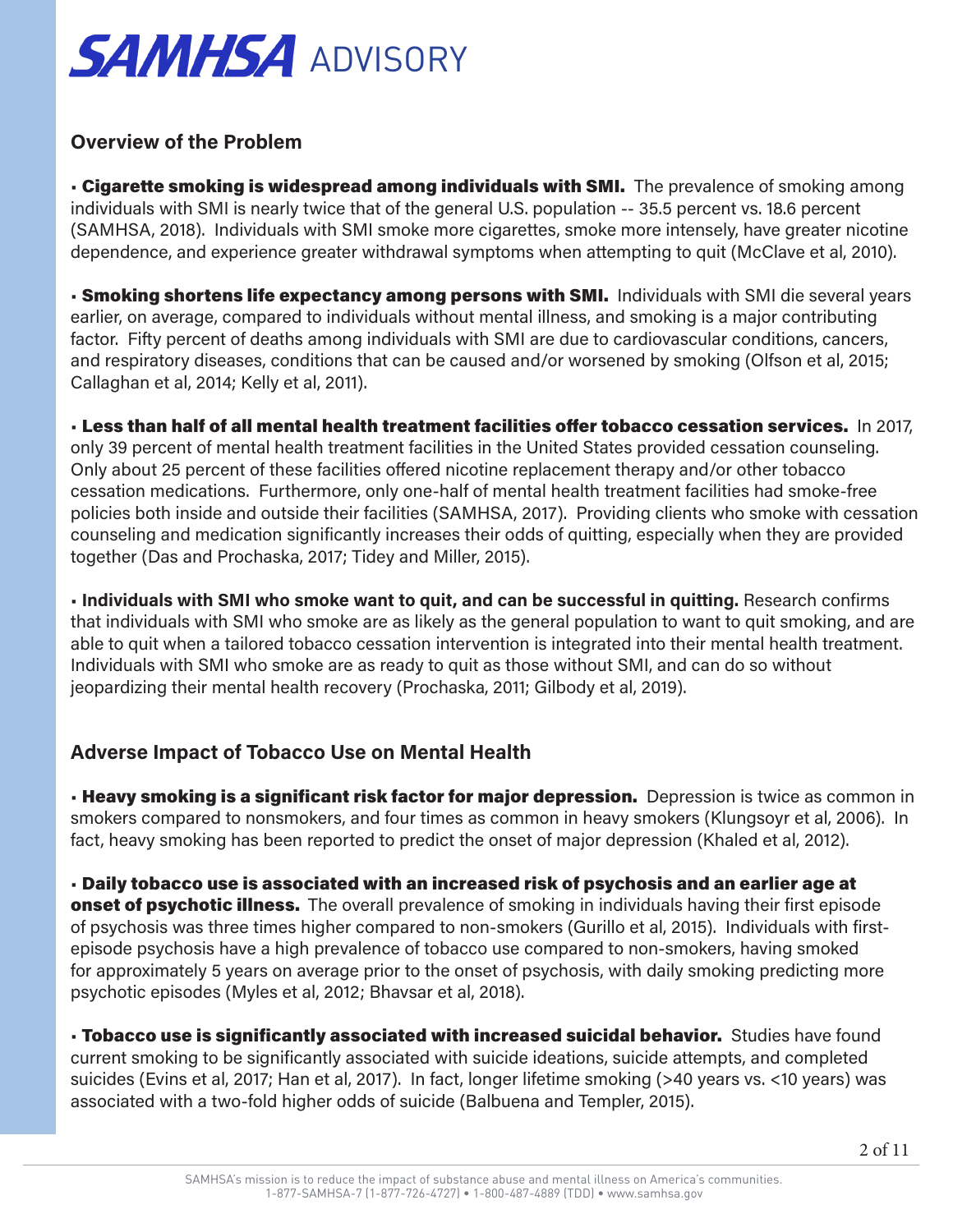• Tobacco use can interfere with psychiatric treatment. Smoking affects medication levels of several psychotropic medications. Components of tobacco smoke accelerate the metabolism of certain psychiatric medications, resulting in lowered blood levels and the need for higher medication doses (Prochaska, 2011). In addition, tobacco smoke also impacts the metabolism of medications used to treat opiate use disorder, such as methadone (Wahawisan et al, 2011). This chart shows drug interactions with tobacco smoke: *https://smokingcessationleadership.ucsf.edu/sites/smokingcessationleadership.ucsf.edu/files/Documents/ FactSheets/Drug%20Interactions%20with%20Tobacco%20Smoke.pdf.*

### **Benefits of Providing Tobacco Cessation Interventions**

• Tobacco cessation is associated with positive mental health outcomes. A meta-analysis of 26 studies found that smoking cessation was associated with reduced depression, anxiety, and stress, as well as improved positive mood and quality of life when compared with continuing to smoke (Taylor et al, 2014). The meta-analysis found that "the effect sizes are equal or larger than those of antidepressant treatment for mood and anxiety disorders." In addition, studies have shown that neither a reduction in smoking nor use of smoking cessation medications such as varenicline appear to result in a worsening of psychiatric symptoms in individuals with stable, treated SMI (Evins et al, 2015).

**· Tobacco cessation at any age is associated with physical health benefits.** Quitting smoking is one of the healthiest choices any smoker can make. Quitting has the following immediate and long-term benefits of quitting smoking:

- o Within 2 weeks to 3 months of quitting, the chance of having a heart attack begins to drop. Lung function begins to improve.
- o Within 1 to 9 months, coughing and shortness of breath decrease.
- o Within 1 year of stopping smoking, the risk of coronary heart disease is half that of a smoker.
- o Within 2 to 5 years, the chance of having a stroke is reduced to the same as that of a non-smoker.
- o Within 10 years, lung cancer risk is half that of a smoker, and
- o Within 15 years, the risk of coronary heart disease is the same as those who never smoked (CDC, 2014).

### **Implementation of Tobacco Cessation Treatment**

• Identification, counseling, and medication are evidence-based practices to treat tobacco **dependence.** The combination of medication and counseling is more effective at treating tobacco use and dependence than either treatment alone. Clinicians should encourage all individuals attempting to quit to use both counseling and medication (Fiore et al, 2008).

• Tobacco cessation treatment includes five key steps. Train all members of the healthcare team in the 5A's model (Ask, Advise, Assess, Assist, and Arrange) for treating tobacco use and dependence. Healthcare Teams: Identify and treat every tobacco user seen in a mental health program using the 5A's model as recommended in the Clinical Practice Guideline Treating Tobacco Use and Dependence, developed by the Public Health Service of the Department of Health and Human Services (Fiore et al, 2008), as follows: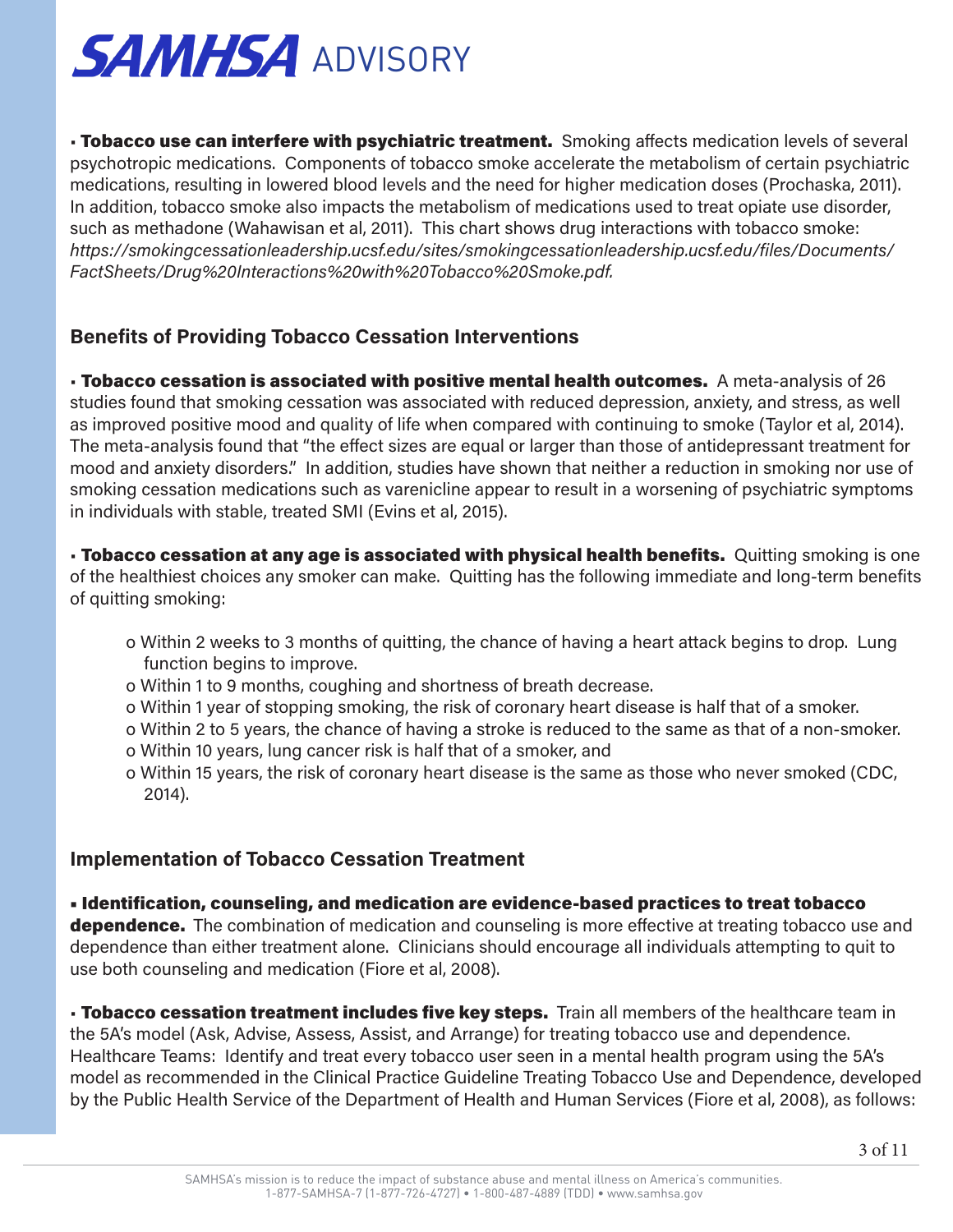

ASK about tobacco use. Identify and document tobacco use status for every client at every visit.

ADVISE to quit. In a clear, strong and personalized manner, urge every tobacco user to quit.

 ASSESS willingness to make a quit attempt. Is the client willing to make a quit attempt at this t time?

 ASSIST in quit attempt. For the client willing to make a quit attempt, offer medication and provide or refer for counseling or additional treatment to help the client quit. For clients unwilling to quit, provide interventions designed to increase future quit attempts (e.g., motivational interviewing).

 ARRANGE follow-up. For the client willing to make a quit attempt, arrange follow-up contacts, beginning with the first week after the quit date. For clients unwilling to make a quit attempt, address tobacco dependence and willingness to quit at their next clinic visit.

**Counseling.** Tobacco cessation counseling can be delivered in individual, group, or telephone-based sessions. The effectiveness of the counseling is correlated with treatment intensity. When working with clients making a quit attempt, clinicians can offer practical counseling and social support, as described below (Fiore et al, 2008):

1. **Practical counseling** (problem solving/skills training) can include conveying basic information (e.g., nicotine addiction, withdrawal symptoms, quitting techniques, including use of cessation medications). Clinicians can help clients identify high-risk situations (e.g., triggers for smoking) and practice coping strategies for when they are in a high-risk situation.

2. **Social support** delivered as part of treatment can include encouragement and expressions of caring and concern (e.g., expressing belief in the client's ability to quit, acknowledging the difficulty of quitting, and noting that support is available from others and through cessation medications). Telephone quitline counseling is effective with diverse populations and has broad reach. All states have quitlines that are staffed by trained counselors to help smokers quit. This free telephone service can be reached at 1-800-QUIT-NOW (1-800-784-8669). In addition:

- For Veterans, support is available at 1-855-QUIT-VET (1-855-784-8838) and https://www.publichealth. va.gov/smoking/quitline.asp.
- For Hispanic Americans, support is available at 1-855-DÉJELO-YA, and
- For Asian Americans, support is available at http://www.asiansmokers.quitline.org/

Smokefree.gov offers tips, plans, text messaging programs, apps for 24/7 support, and other ways to get ready to quit and be smokefree for good. Tailored information and resources are offered for smokers who are pregnant, veterans, teens, Spanish speakers, or older adults. These resources can be found at www. smokefree.gov.

Motivational interviewing (MI) can be useful for smokers who are not ready to quit or who are ambivalent about quitting. Clinicians should advise all tobacco users to quit and assess a client's willingness to make a quit attempt. For clients who are not ready to make a quit attempt, clinicians can use MI techniques to encourage quitting tobacco use. This supportive and nonjudgmental approach is based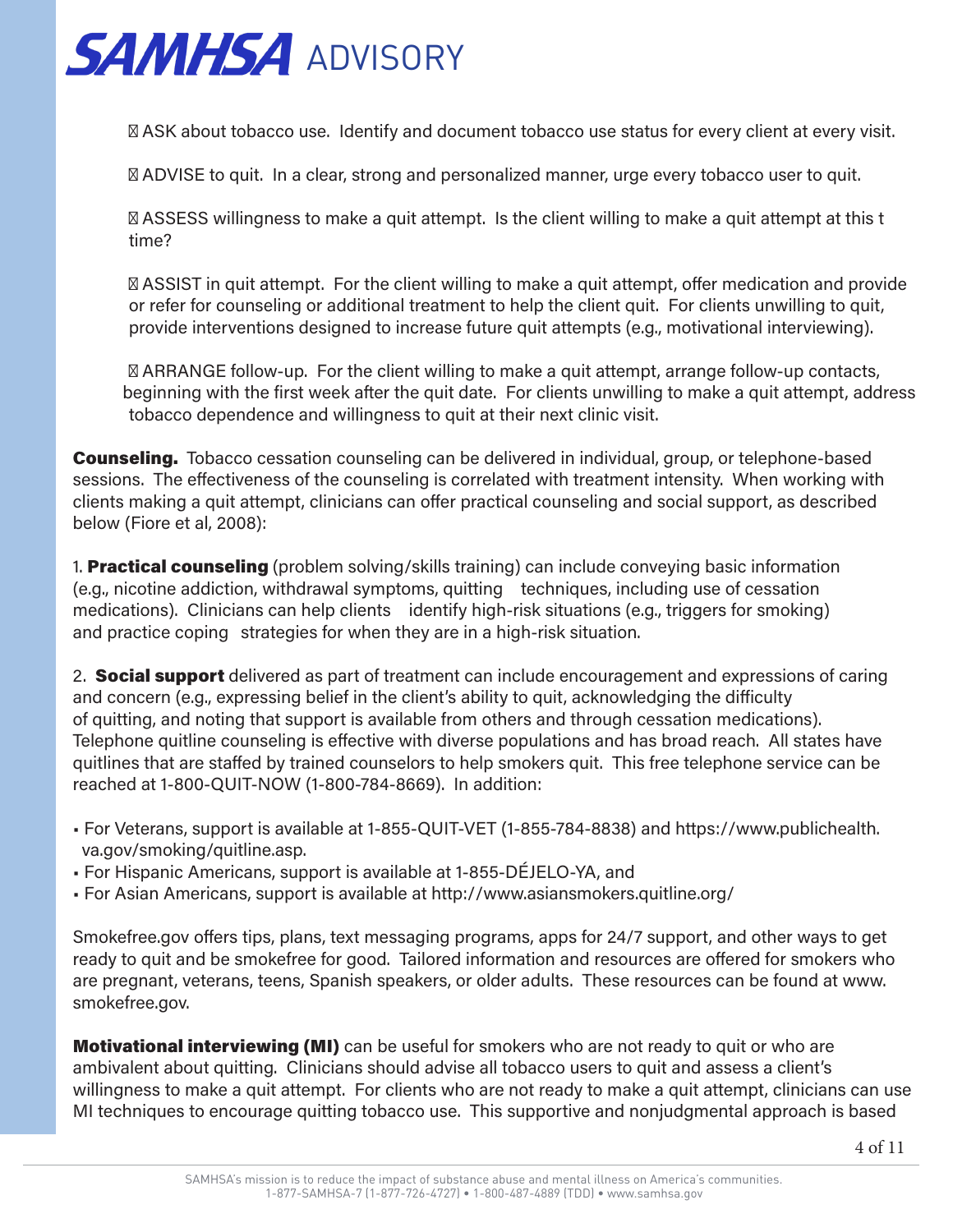on engaging the client; focusing on a mutually agreed-on agenda that promotes change; evoking client motivations for change; and developing a change plan (Miller and Rollnick, 2013). MI is a directed, personcentered counseling style that is effective in helping clients change their substance use behaviors. The core MI skills of asking open questions, affirming, using reflective listening, and summarizing can enhance client motivation and readiness to change. Counselor empathy, which is shown through reflective listening and evoking change talk, is another important element of MI's effectiveness, and is associated with positive client outcomes. MI has been adapted for use in brief interventions and across a wide range of clinical settings and client populations.

**Smoking Cessation Medications**. There are seven FDA-approved medications for smoking cessation.

> Five are nicotine-replacement therapies: Nicotine patch (over the counter) Nicotine gum (over the counter) Nicotine lozenge (over the counter) Nicotine nasal spray (prescription) Nicotine inhaler (prescription) Two are non-nicotine medications: Bupropion (Zyban®, by prescription only) Varenicline (Chantix®, by prescription only)

Healthcare providers should check prescription labeling information of the smoking cessation drugs available at Drugs@FDA to determine if there are any potential drug interactions (e.g., some patients using varenicline experienced a decreased tolerance to alcohol) or possible risks for specific populations (e.g., women who are pregnant or breastfeeding, individuals with diabetes, heart disease, asthma, or stomach ulcers). Healthcare providers should also review the product labels for drug warnings. For details, visit Drugs@FDA at https://www.accessdata.fda.gov/scripts/cder/daf/.

Note: E-cigarettes are not approved by the FDA as a quit smoking aid. More information on e-cigarettes is available at https://www.cdc.gov/tobacco/basic\_information/e-cigarettes/index.htm.

### **Implementation of a Tobacco-Free Environment**

Having a tobacco-free workplace (a) where all tobacco products (cigarettes, cigars, smokeless tobacco, chewing tobacco, e-cigarettes) are prohibited, (b) where smoking is prohibited on all facility premises (indoors and outside), and (c) where the policies apply to clients, visitors, and employees, sends the message to staff and clients that the organization's leadership and administrators are committed to the health and wellness of everyone. It also creates a supportive environment for those who want to quit using tobacco. Two steps in establishing a tobacco-free workplace are:

1. Once you have implemented tobacco cessation programs, establish the policies and procedures required in a tobacco-free workplace. Tobacco-free workplace policies should be clear and concise. They should clearly explain tobacco restrictions and how the policies will be enforced.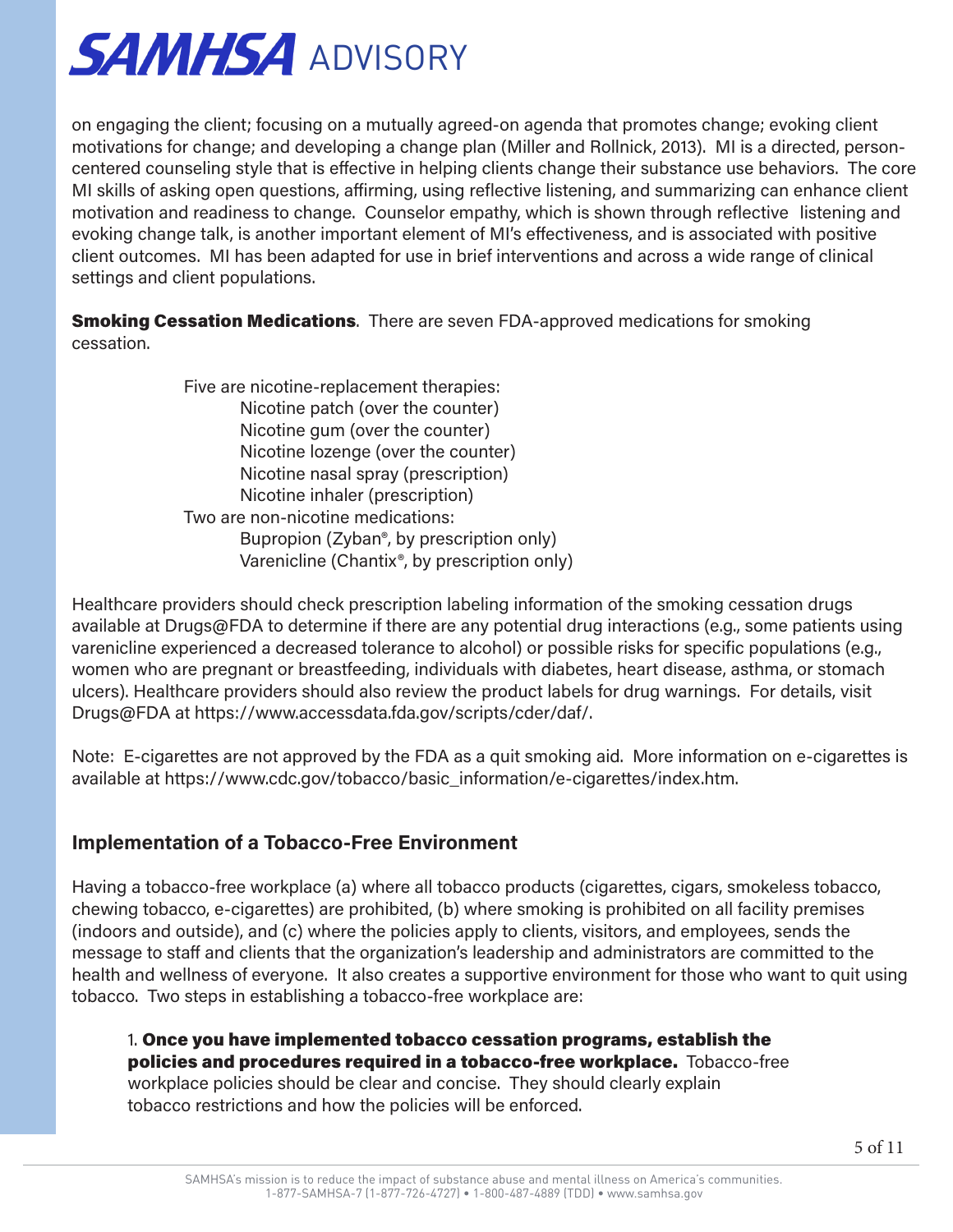

2. Communicate the policies to all affected parties. The tobacco-free workplace policies should be announced and communicated to all substance abuse treatment program staff, clients, and volunteers, as well as to visitors to the facility and grounds.

While many people fear that implementing a tobacco-free environment will be very difficult, the literature suggests that these fears are largely unfounded. In fact, the subsequent outcomes after implementation are typically quite favorable for both staff and clients.

**Tobacco Cessation Integration Tips.** SAMHSA recommends that mental health facilities adopt policies for tobacco-free facilities and grounds and integrate tobacco treatment into the care they provide. The following tips can help to ensure successful integration of these recommendations:

**• Obtain the commitment of senior leadership and management.** Having the commitment and support of the Board of Directors and senior management is paramount in successfully implementing a tobacco cessation program and a tobacco-free policy. Garnering their support prior to the start of the program is essential to promote and implement the program within the organization and in the community.

**• Identify a program champion.** This individual should be a dedicated staff member who can coordinate your agency's tobacco cessation and tobacco-free policy efforts.

**• Create a planning committee and involve staff.** This committee will develop written policies, procedures, and an implementation plan. It should include representation from staff members across the organization and across disciplines in order to address their concerns and leverage their clinical experience. Including medical team members is important so that medications for tobacco cessation can be made available as part of treatment. The committee can also troubleshoot issues that arise during implementation.

• Implement an office-wide documentation system. This ensures that tobacco use status is queried and documented for every client at every clinic visit. Expand vital signs documentation to include tobacco use (see example below).

| <b>VITAL SIGNS:</b>                                         |        |         |  |
|-------------------------------------------------------------|--------|---------|--|
| <b>Blood Pressure:</b>                                      | Pulse: | Weight: |  |
| <b>Respiratory Rate:</b><br>Temperature:                    |        |         |  |
| Tobacco Use (circle one): Current<br><b>Never</b><br>Former |        |         |  |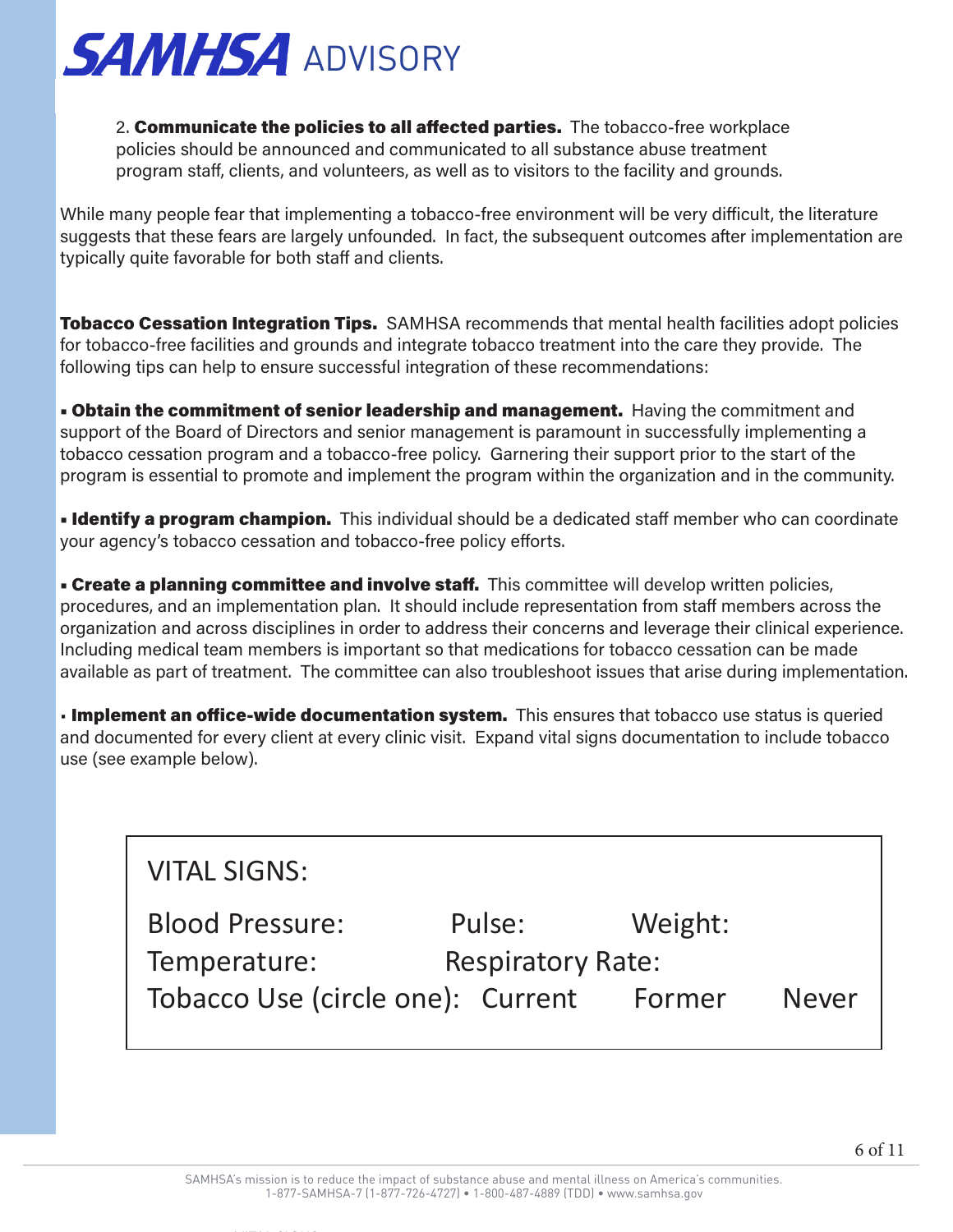#### • Assist staff members who want to quit tobacco use.

#### • Look for opportunities to celebrate success.

**• Set a start date for when the new policies will go into effect.** The date should be far enough in advance to allow for staff training, raising awareness about the new initiative, offering and promoting cessation services, incorporating new treatment protocols into records, obtaining tobacco-free signage, and other necessary preparations. However, the start date should not be so far in the future that momentum is lost or that commitment to implementing the new policies can wane.

**• Roll-out awareness activities.** Before and after the start date, use a variety of information channels (e.g., agency emails, staff meetings, signage, client brochures, social media) to share information on new policies, procedures, and related items. Prior to the start date of the tobacco-free policy, implement a series of countdown activities to promote the changes and build awareness.

• Track progress. Measure progress against objectives by collecting data on tobacco use screening, cessation treatment utilization, and tobacco use status at discharge, as well as compliance with the tobacco-free policy.

**Ensure collaboration with all members of an individual's care team.** For certain medications, which may include psychotropic medications, medications to treat opiate use disorders, or some medications for physical health conditions, the levels of medication in the blood stream will shift as the individual reduces their tobacco use. It is important that all providers, including substance use providers, psychiatrists, and primary care providers, are aware that the client plans to quit using tobacco so that they can support their cessation efforts and monitor the need for changes in doses and treatments.

### **Conclusion**

Tobacco use is widespread among individuals with SMI, and the high prevalence of tobacco-related mortality among them is well-documented. Research shows that individuals with SMI who smoke are as interested in quitting as those without SMI and can do so without jeopardizing their mental health recovery. Quitting smoking is one of the most important choices that anyone can take to improve their health, and is beneficial for both physical and mental health. Furthermore, quitting smoking can have a broader positive influence on individuals with SMI; as they learn effective skills and techniques for smoking cessation, their sense of mastery and self-efficacy to make other healthy lifestyle changes can increase as well.

Tobacco cessation treatment should be an integral part of treating individuals with SMI. There is a critical need to engage mental health program directors and clinicians in efforts to increase access to evidencebased tobacco treatment for these individuals. For the numerous reasons cited within this guide, SAMHSA recommends the adoption of tobacco-free facilities/grounds policies and the integration of tobacco cessation treatment into the care provided to clients with SMI who smoke or use other tobacco products.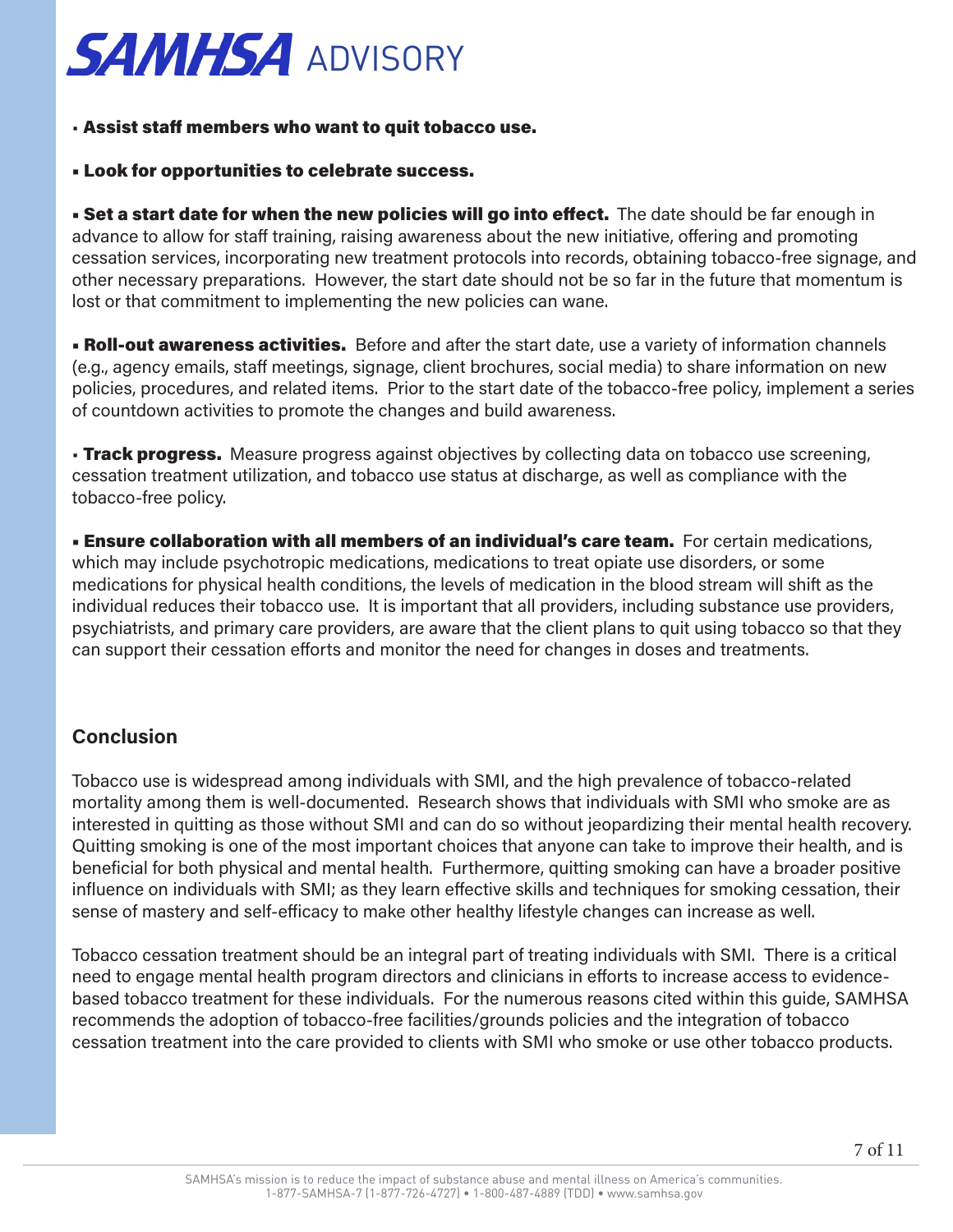

#### **Resources**

Addressing Tobacco through Organizational Change (ATTOC) Approach *(https://medschool.ucsd.edu/som/psychiatry/research/ATTOC/approach/Pages/default.aspx) University of California School of Medicine* Provides agencies with a 10-step process for improving tobacco use disorder treatment services.

Behavioral Health and Wellness Program *(www.bhwellness.org/toolkits/Tobacco-Free-Toolkit.pdf)* University of Colorado Anschutz Medical Campus, School of Medicine Offers DIMENSIONS: Tobacco Free Toolkit for Healthcare Providers.

FDA 101: Smoking Cessation Products *(www.fda.gov/ForConsumers/ConsumerUpdates/ucm198176.htm)* U.S. Food and Drug Administration This is a consumer brochure that provides information on smoking cessation products.

Final Recommendation Statement, Tobacco Smoking Cessation in Adults, Including Pregnant Women: Behavioral and Pharmacotherapy Interventions (https://www.uspreventiveservicestaskforce.org/Page/Document/RecommendationStatementFinal/tobacco-use-in-adultsand-pregnant-women-counseling-and-interventions1) U.S. Preventive Services Task Force Provides recommendation grades for smoking cessation.

The Health Consequences of Smoking—50 Years of Progress: A Report of the Surgeon General

(www.surgeongeneral.gov/library/reports/50-years-of-progress/fact-sheet.html

Centers for Disease Control and Prevention, National Center for Chronic Disease Prevention and Health Promotion, Office of Smoking and Health

Offers a history of U.S. tobacco use and prevention and control efforts. Details the evidence for the health effects of cigarette smoking.

Million Hearts® Tobacco Cessation Protocols

(https://millionhearts.hhs.gov/tools-protocols/protocols.html)

Centers for Disease Control and Prevention

Provides a template and implementation guidance document to help institutions integrate tobacco cessation protocols into their clinical workflows.

Smokefree Apps

(www.smokefree.gov/tools-tips/apps)

Get 24/7 support with a Smokefree app for your smartphone. These free apps offer help just for you based on your smoking patterns, moods, motivation to quit, and quitting goals. Tag the locations and times of day when you need extra support.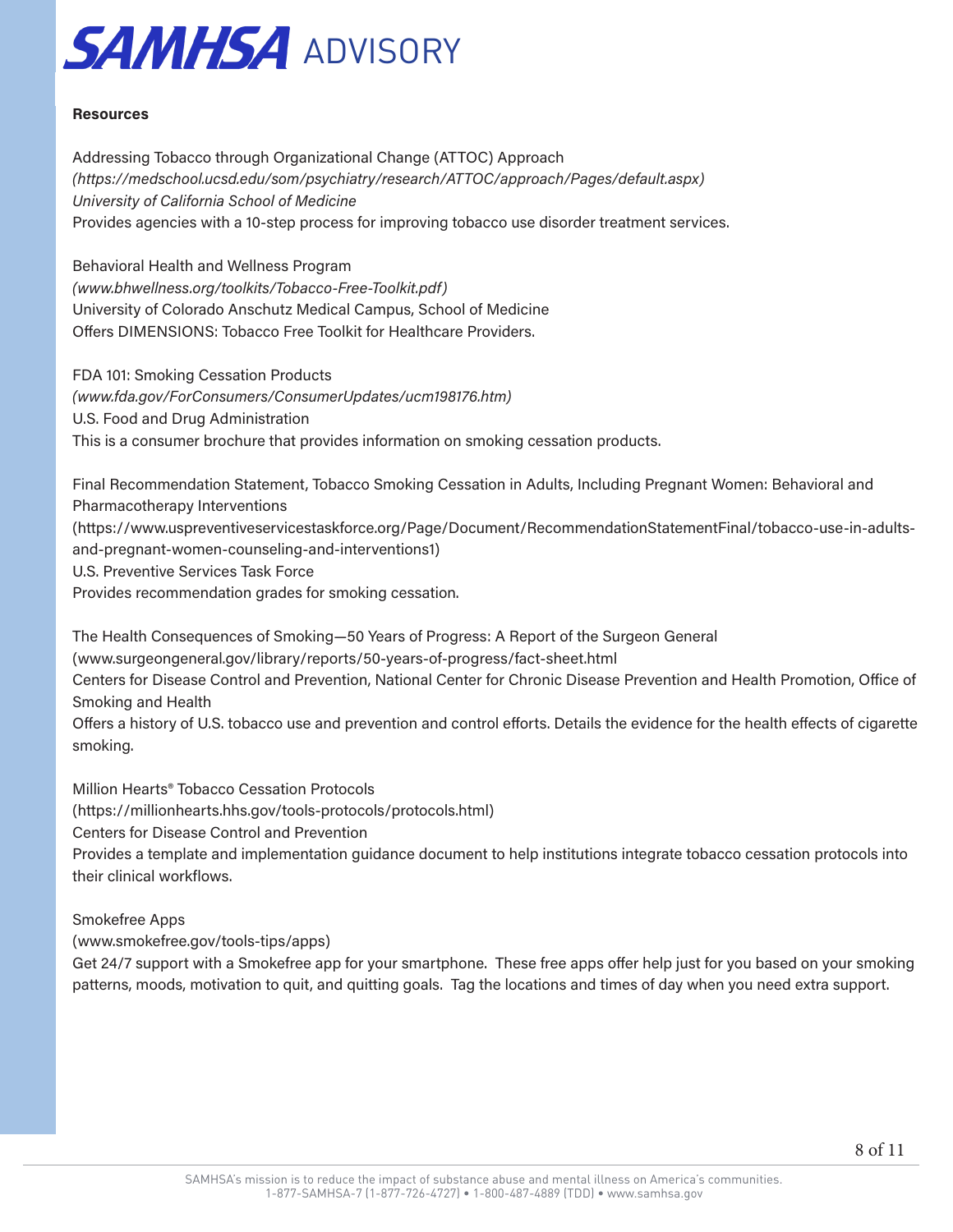

Smokefree.gov (www.smokefree.gov) U.S. Department of Health and Human Services Provides smokers who want to quit with free or low cost, evidence-based smoking cessation information, quit smoking tools, and on-demand support.

#### SmokefreeTXT

(www.smokefree.gov/smokefreetxt)

SmokefreeTXT is a six-week test messaging intervention with one week of preparation messages based on U.S. Public Health Service Clinical Practice Guidelines for Treating Tobacco Use and Dependence.

Smoking Cessation Leadership Center/National Center of Excellence for Tobacco-Free Recovery

(https://smokingcessationleadership.ucsf.edu)

University of California, San Francisco

Offers presentations, publications, toolkits, factsheets, and videos including one on motivational interviewing in the context of tobacco cessation.

#### Stay Quit Coach

(www.mobile.va.gov/app/stay-quit-coach)

Stay Quit Coach is an app that is designed to help with quitting smoking. It is intended to serve as a source of readily available support and information for adults, who are already in treatment to quit smoking, to help them stay quit even after treatment ends. The app guides you in creating a tailored plan that takes into account your personal reasons for quitting. It provides information about smoking and quitting, interactive tools to help users cope with urges to smoke, and motivational messages and support contacts to help you stay smoke-free.

Tobacco Cessation FAQ Videos for Providers and Clients (www.bhthechange.org/resouces/tobacco-cessation-faq-videos-providers-clients) National Behavioral Health Network for Tobacco & Cancer Control National Council for Behavioral Health Provides 12 short videos that can be used for educational and informational purposes when providing tobacco treatment services to consumers.

Tobacco Recovery Resource Exchange (https://tobaccorecovery.oasas.ny.gov/) New York State Department of Health Tobacco Control Program Offers training and technical assistance to support chemical dependence service programs to implement tobacco-free environment policies and to provide tobacco-dependence education and treatment interventions.

Treating Tobacco Use and Dependence: Quick Reference Guide for Clinicians, 2008 Update (www.ahrq.gov/sites/default/files/wysiwyg/professionals/clinicians-providers/guidelines-recommendations/tobacco/ clinicians/references/quickref/tobaqrg.pdf) U.S. Department of Health and Human Services

Provides updated strategies and recommendations for addressing tobacco use.

What Are the Best Ways of Helping People with Serious Mental Illnesses Quit Tobacco? (https://smiadviser.org/knowledge\_post/what-are-the-best-ways-of-helping-people-with-serious-mental-illnesses-quittobacco/)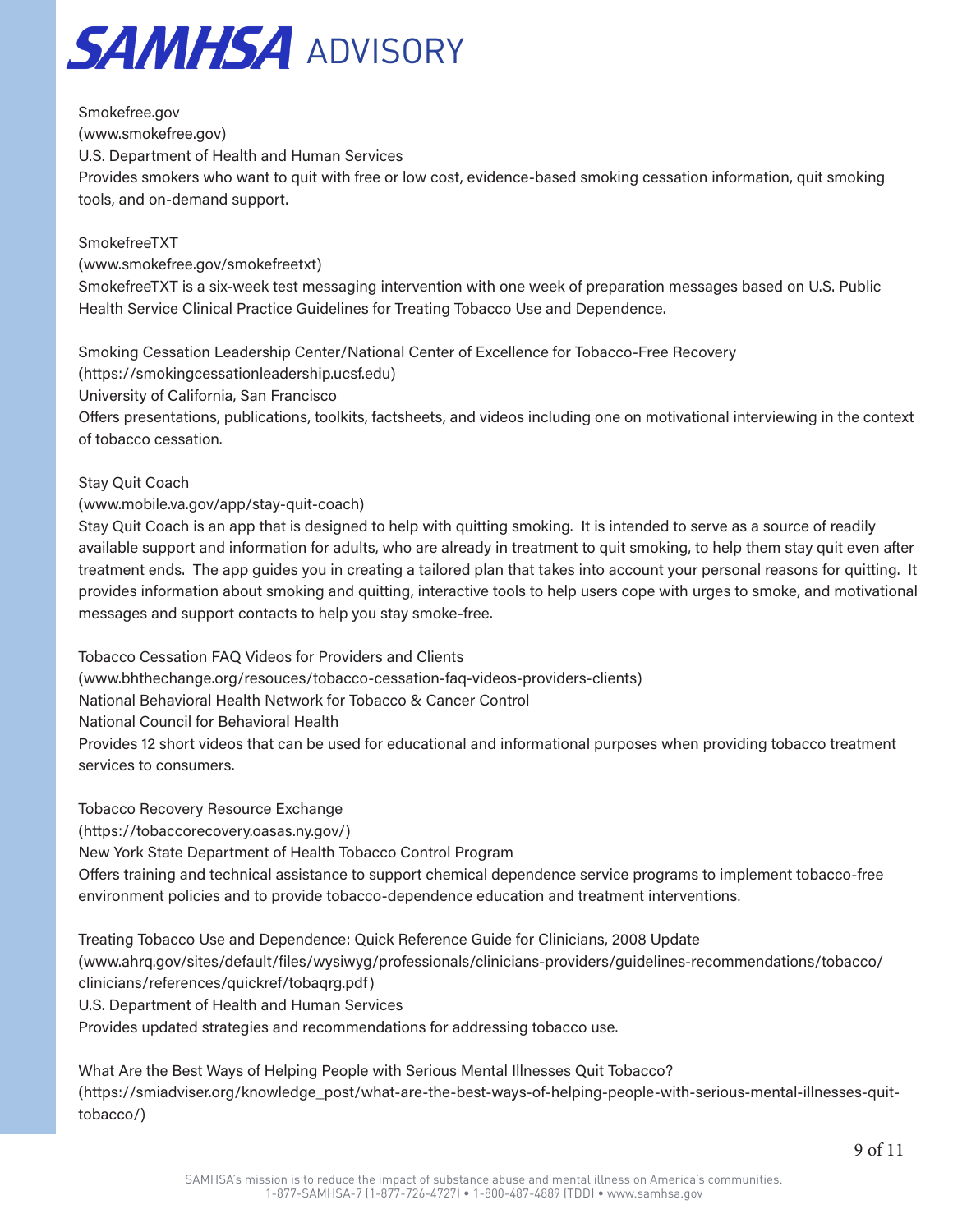

SMI Adviser, a Clinical Support System for Serious Mental Illness American Psychiatric Association and SAMHSA Provides information on smoking cessation products that are helpful in achieving abstinence from tobacco dependence in people with serious mental illness, and do not worsen underlying psychiatric symptoms. Wisconsin Nicotine Treatment Integration Project (https://uwmadison.co1.qualtrics.com/jfe/form/SV\_essYyhGhb4TT5o9) University of Wisconsin Center for Tobacco Research and Intervention Offers "Training for Systems Change: Addressing Tobacco and Behavioral Health," a 12-module, online, interactive tutorial that highlights the experience of behavioral health clinicians and administrators who have integrated tobacco treatment and policy.

1-800-QUIT-NOW (1-800-784-8669) (www.cdc.gov/tobacco/quit\_smoking/cessation/pdfs/1800quitnow\_faq.pdf) National Cancer Institute Connects individuals directly to their state's tobacco quitline.

#### **References**

Balbuena L, Templer R: Independent association of chronic smoking and abstinence with suicide. Psychiatric Services. 2015;66(2):186-192.

Bhavsar V, Jauhar S, Murray RM et al: Tobacco smoking is associated with psychotic experiences in the general population of South London. Psychological Medicine. 2018;48:123-131.

Callaghan RC, Veldhuizen S, Jeysingh T et al: Patterns of tobacco-related mortality among individuals diagnosed with schizophrenia, bipolar disorder, or depression. J Psychiatr Res. 2014;48:102-108.

Centers for Disease Control and Prevention: Benefits of Quitting, 2014 (https://www.cdc.gov/tobacco/quit\_smoking/how\_ to\_quit/benefits/index.htm).

Das S, Prochaska JJ: Innovative approaches to support smoking cessation for individuals with mental illness and cooccurring substance use disorders. Expert Rev Respir Med. 2017 October;11(10):841-850.

Evins AE, Cather C, Laffer A. Treatment of tobacco use disorders in smokers with serious mental illness: toward clinical best practices. Harvard Review of Psychiatry. 2015;23(2):90-98.

Evins AE, Korhonen T, Kinnunen TH, Kaprio J: Prospective association between tobacco smoking and death by suicide: a competing risks hazard analysis in a large twin cohort with 35-year follow-up. Psychological Medicine. 2017;47:2143-2154.

Fiore MC, Jaen CR, Baker TB et al: Treating Tobacco Use and Dependence: Quick Reference Guide for Clinicians, 2008 Update. Rockville, MD: U.S. Department of Health and Human Services, 2009.

Gilbody S, Peckham E, Bailey D et al: Smoking cessation for people with severe mental illness (SCIMITAR+): a pragmatic randomized controlled trial. Lancet Psychiatry. 2019;6:379-390.

Gurillo P et al: Does tobacco use cause psychosis? Systematic review and meta-analysis. Lancet Psychiatry. 2015